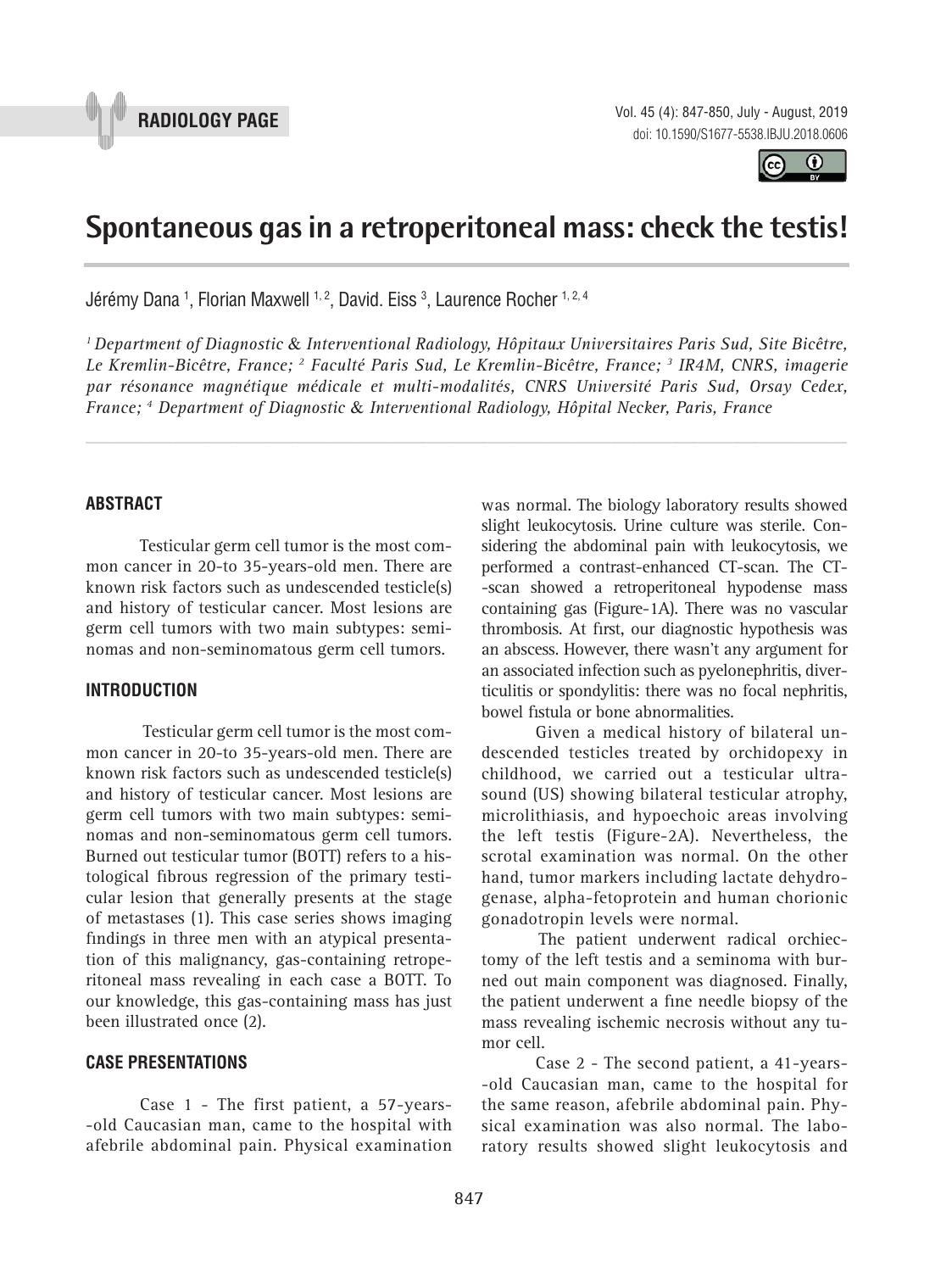urine culture was sterile. In the same way, a contrast-enhanced CT-scan was performed and showed the same results: necrotic retroperitoneal mass containing gas (Figure-1B). The scrotal US revealed a diffuse hypoechoic aspect of the left testis compared to the contralateral testis. Tumors markers were normal.

Radical orchiectomy was performed and pathological examination found hyaline fibrosis without any tumor cell consistent with BOTT (Figure-2B). The CT guided biopsy of the retroperitoneal mass revealed a necrotic seminoma.

Case 3 - The third patient, a 34-years-old Caucasian man came to the hospital with afebrile lumbar pains and presented similar physical examination (including scrotal examination) and laboratory results.

 The contrast-enhanced CT-scan also revealed a gas-containing retroperitoneal mass (Figure 1C). The scrotal US showed a hypoechoic hypovascular area with microlithiasis in the left testis (Figure-2C). Tumor markers were normal. The patient underwent a mass CT guided biopsy and

an orchiectomy. The pathological analysis showed respectively necrosis and hyaline fibrosis without tumoral cells. Considering these results, we performed a second biopsy of the retroperitoneal mass that allowed to diagnose lymph node metastasis of a BOTT (Figure-3A). The retroperitoneal mass had spontaneously decreased in size, from 46 to 35mm (largest diameter) during the 4 weeks between the first CT scan and the second biopsy.

 To summarize, each patient presented with abdominal pain and leukocytosis revealing gas- -containing retroperitoneal mass and hypoechoic hypovascular area with microlithiasis in the testis. In all three cases, tumor markers including lactate dehydrogenase, α-fetoprotein and human chorionic gonadotropin levels were normal.

Pathological examination has been a challenge to diagnose BOTT with metastatic nodes (Figures 3B and 3C) .

 After orchiectomy, each patient received chemotherapy by Bleomycin, Etoposide and Cisplatin. They are still free of disease after 14 years (Case-1), 8 years (Case-2) and 1 year (Case-3) of follow-up.

**Figure 1 - Abdominal contrast-enhanced CT-scan axial cut showing gas-containing retroperitoneal mass (white arrows).**



**a)** 57 years old patient; **b)** 41 years old patient; **c)** 34 years old patient; same patient as c) spontaneous decrease in size 4 weeks after the first CT.

**Figure 2 - Testicular Color Doppler Ultrasound of three patients (in the same order) demonstrating avascular hypoechoic areas (white arrows) with some microlithiasis suggestive of burned out tumors.**

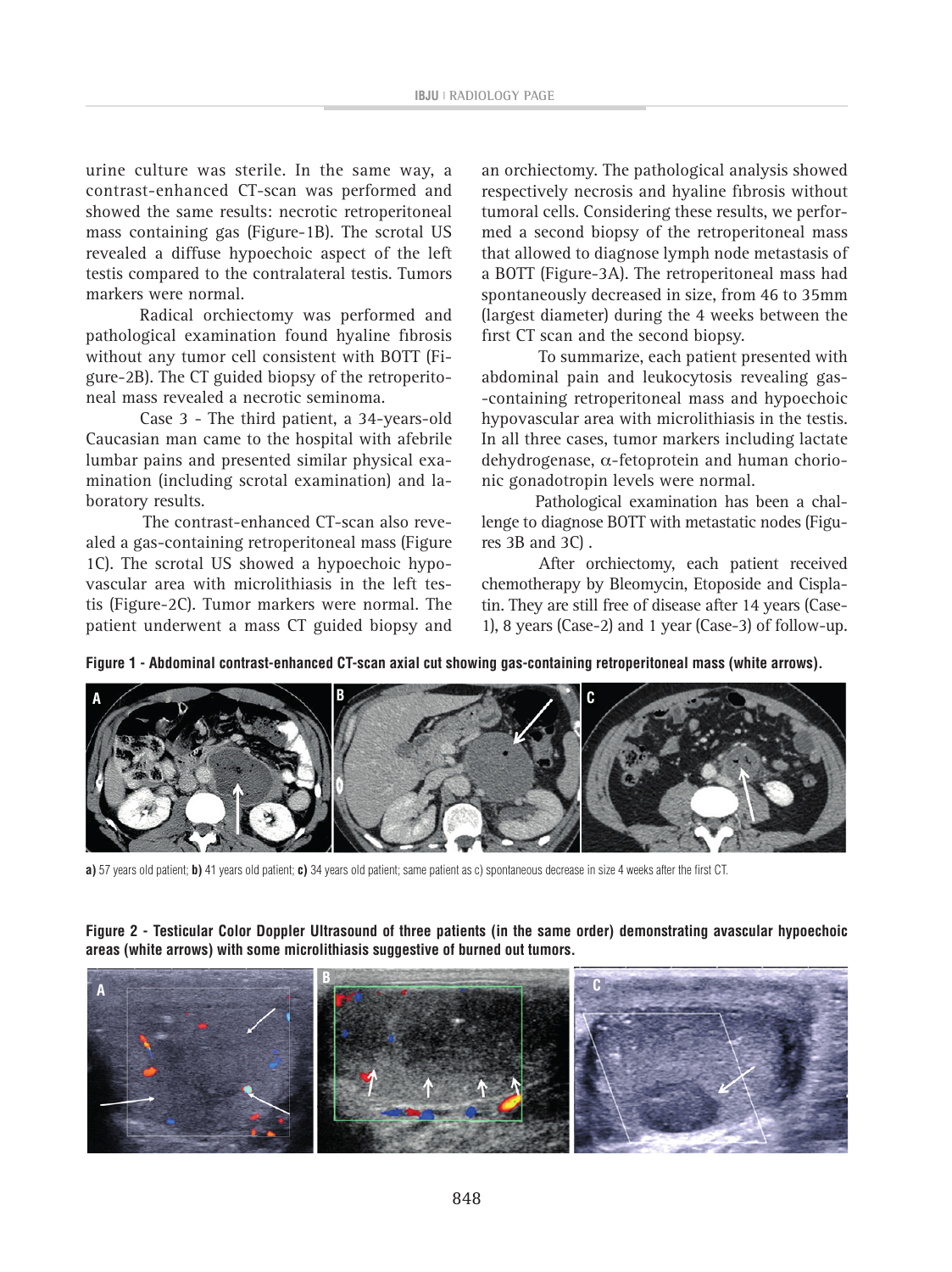

#### **Figure 3 - Pathological examinations of the third 34 years old patient.**

**a)** Microscopic view of the second retroperitoneal biopsy using placental alkaline phosphatase (PLAP) marker (arrow), magnifi cations x 10.9; **b)** Macroscopic view showing a scarred focus (arrow) corresponding to a regressed germ cell tumor; c) Microscopic view of the same testis demonstrating prominent lymphoplasmacytic infiltrate around the hyalinized fibrosis (arrow).

#### **DISCUSSION**

 Most reported BOTT are discovered because of symptomatic metastatic nodes, such as presenting with back or flank pain (3-5). Generally, presence of gas in a retroperitoneal mass is usually attributed to retroperitoneal-bowel fistula, abscess or superinfection. BOTT revealed by gas-containing retroperitoneal mass have been shown in only one study to our knowledge (2). This unusual presentation led the authors to perform drainage through endoscopic ultrasound-guided transduodenal puncture. Our cases series reinforces the recommendation of performing scrotal physical exam and scrotal US in case of retroperitoneal masses in men, with aim of avoiding inappropriate management such as extensive surgery or percutaneous drainage. In our series, the presence of gas was attributed to tumor ischemic necrosis. Nevertheless, samples should be sent to culture in order to rule out superimposed infection.

The fibrous replacement and the residual seminomatous part in BOTT may be explained by an intensive immunological response. This mechanism has not been demonstrated in the case of BOTT but an autoimmune response was described in a testicular 'in situ' carcinoma (6). Indeed, Lehmann and Müller reported a case in which immunohistochemical examination of

the testicular biopsy demonstrated remarkable intracellular and membranous accumulation of IgG antibodies in the atypical spermatogonia. These specific antibodies were found only in the patient's serum and not in 500 control sera.

 The spontaneous regression of the testicular germ cell tumor results in hypoechoic avascular areas corresponding to hyaline fibrosis, and sometimes in atrophy of the testis (7).

 Due to the abundance of necrosis, it is sometimes impossible to identify any tumor cell in the retroperitoneal biopsy sample. In these cases, repeat biopsy may be needed. In the second case, the core biopsy was performed with a 16G needle.

 Orchiectomy is generally followed by cisplatin-based combination chemotherapy protocols. This therapy is very effective in the treatment of seminomas and non-seminomatous germ cell tumors.

#### **CONCLUSION**

 Presence of gas in a retroperitoneal mass is an uncommon presentation of metastatic retroperitoneal lymph nodes of testicular cancer.

It is mandatory to perform a testicular ultrasound in the diagnostic process, despite, sometimes, a normal physical examination. Hypoechoic hypo/avascular areas at US may suggest the diagnosis of BOTT. Retroperitoneal biopsy with a